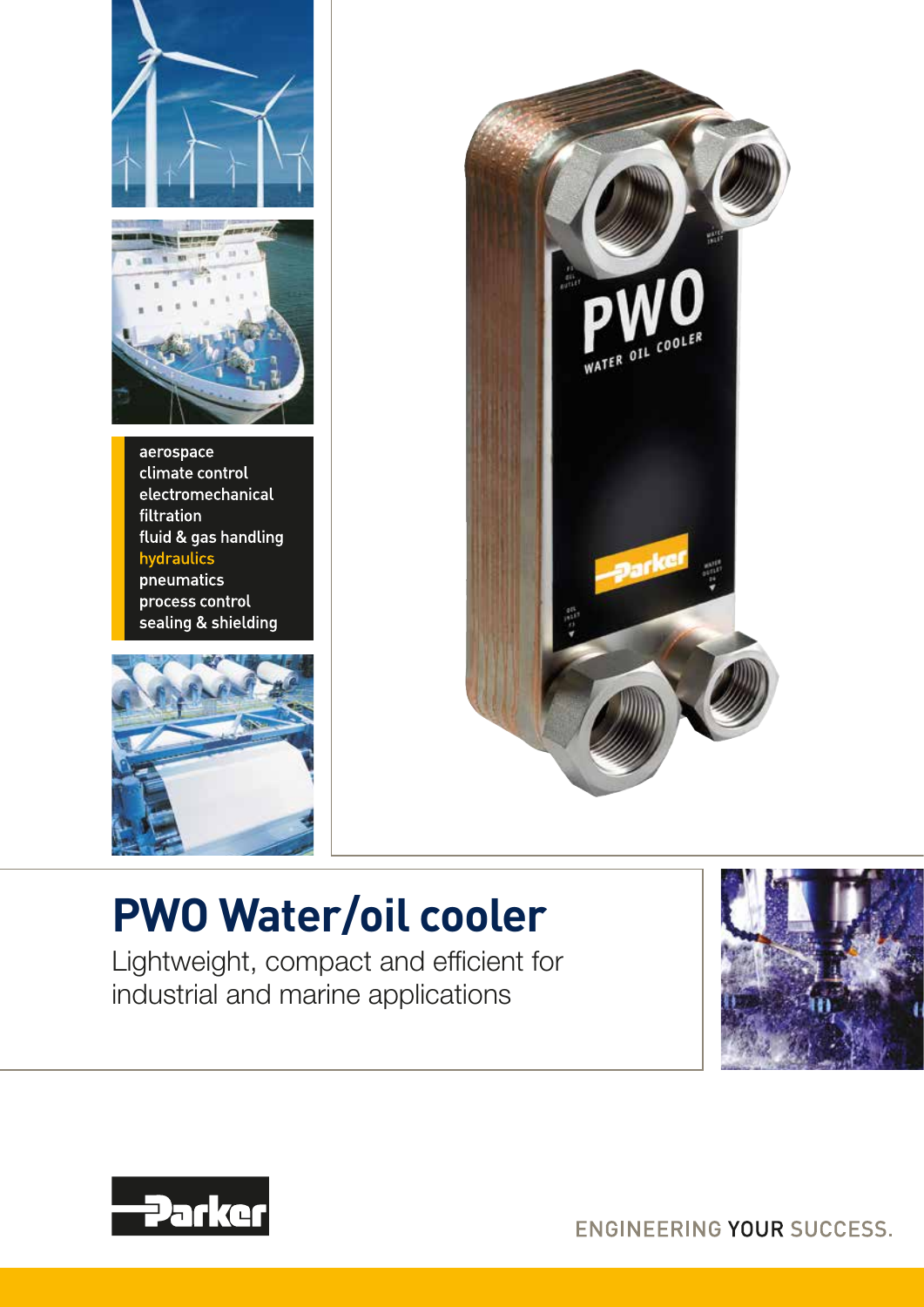## **A unique design** Maintenance free optimal performance

The Parker PWO is a compact and lightweight water/oil cooler with a high cooling capacity for its size. The cooling elements consist of corrugated channel plates sandwiched between the front and rear cover plates. The channel plates are pressed and vacuum brazed in the same automated procedure, with rigorous standards of quality control.

The unique plate design provides a highly turbulent flow throughout the cooler, which is

the key to efficient cooling. This reduces the risk for clogging, which in turn makes the PWO virtually maintenance free.

## **Endless possibilities**

The PWO's design emphasizes a number of possibilities for versatile and efficient solutions. It can easily be adapted to a variety of needs and special applications including seawater, aggressive oils, high pressure and high temperature applications. With a PWO water/oil cooler in your

system, you can be assured that the fluid in your system is working at the correct temperature, providing maximum performance and reliability.

## PWO water/oil coolers in short:

- Light and compact
- Suitable for many applications
- Easy installation
- Cost-efficient and environmentally friendly





The Parker plate water/oil cooler has a unique plate design which provides a highly turbulent flow, which is the key to efficient cooling.

The Olaer Group has been part of Parker Hannifin since July 1st, 2012. With manufacturing and sales in 14 countries in North America, Asia and Europe, the Olaer Group expands Parker's presence in geographic growth areas and offers expertise in hydraulic accumulator and cooling systems for target growth markets such as oil and gas, power generation and renewable energy.

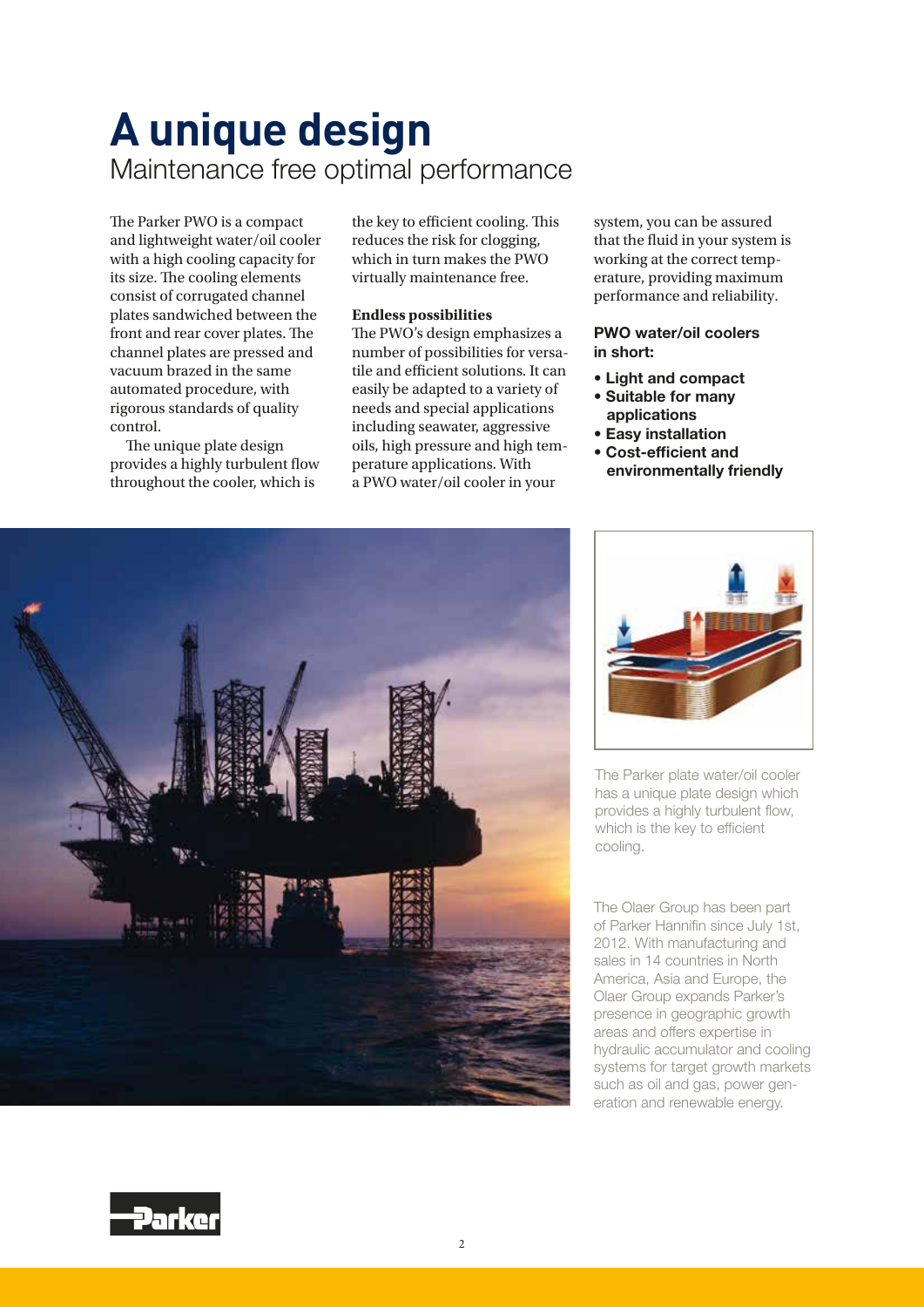## **PWO – a complete cooling system** A plate water/oil cooler range to suit all needs

## **e PWO standard range** of

water oil coolers is available in a wide number of sizes and is in general available for immediate off-the-shelf delivery. The basic material is stainless steel (AISI 316/304), vacuum brazed with pure copper. AISI 316 can be limited to the parts of the PWO that actually come in contact with fluid, such as the channel plates. PWO only requires small hold up volumes which equals lower cost and a more environmentallyfriendly solution. Low installation cost allows for oversizing for future requirements or peak loads.

**PWO in Mo-steel** provides higher resistance against pitting, crevice corrosion and chloriderich fluids compared to AISI 316. The state-of-the-art brazing technology eliminates the risk of intergranular corrosion. Mo-steel can be limited to the parts of the PWO that actually come in contact with fluid, such as the channel plates. Typical appli-cations for the Mo-series are in industrial conditions where high chloride concentrations put high demands on corrosion resistance. The pulp and paper industries also often use processes with chloride-rich fluids.

**PWO in stainless steel** is free from copper. The nickel-based brazing material has increased resistance to aggressive media and can endure higher working temperatures than a copperbrazed PWO. PWO in stainless steel is used where the water supply is corrosive to copper. Other applications are cooling or heating of oil with a high content of sulphur or ammoniabased cooling systems where

copper is prohibited, as well as pharmaceutical and chemical applications where copperbrazed coolers are susceptible to corrosion from acids and bases. Another field of application is in high-temperature applications, such as heating of oils.

**PWO-M** is an extremely small water/oil cooler, perfect wherever compactness is crucial. The gaskets and the plates can be made of various materials to ensure compatibility with the refrigerant. Even if a costlier, high performance metal is required for the heat transfer surfaces, the front and back plates can be made of more basic materials to reduce cost. The snap-inplace connections allow easy assembly and the use of different metals without risk of weld deterioration. The PWO-M with plates made of titanium resists corrosive seawater in onboard engine coolers and applications containing de-ionized water or aggressive fluids. See separate *brochure, which can be downloaded from www.parker.com.*

**PWO with double walled channel plates** are designed for applications where high thermal efficiency is a requirement and the risk of internal leakage must be minimized. It is primarily used in sanitary water appli-





cations, coolers for the chemical process industries, food and pharmaceutical industries.

### **PWO for high pressure** is

designed to meet the high demands in applications with working pressures up to 45 bar *(Note: special models and con gurations are available for max working pressure 120 bar)*. With the exception of high pressure applications such as within the process industry, the PWO is perfect for use with new, highcapacity, environmentallyfriendly refrigerants. The PWO's greater heat transfer efficiency provides opportunites linked to energy-cost and environmental savings.

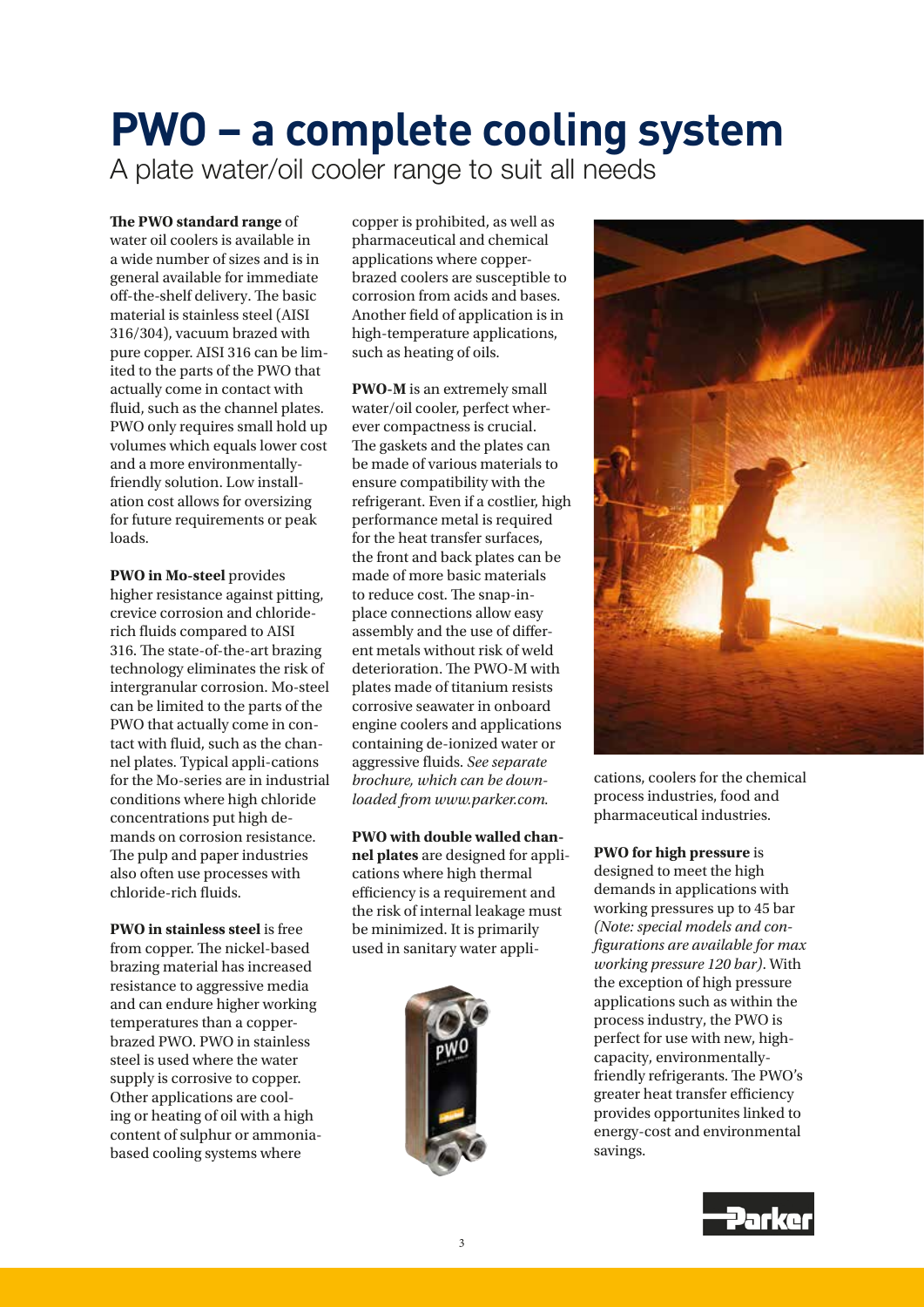Heat Load (kW) B5T

| <b>B5T-10</b> |
|---------------|
| <b>B5T-16</b> |
| <b>B5T-20</b> |
| <b>B5T-26</b> |
| B5T-30        |

Pressure Drop (bar) B5T

| <b>B5T-10</b> |
|---------------|
| <b>B5T-16</b> |
| <b>B5T-20</b> |
| <b>B5T-26</b> |
| <b>B5T-30</b> |

Heat Load (kW) B8T

| B8T-10        |
|---------------|
| <b>B8T-16</b> |
| <b>B8T-20</b> |
| <b>B8T-26</b> |
| <b>B8T-30</b> |
| 8T-4          |

Pressure Drop (bar) B8T

| <b>B8T-10</b> |
|---------------|
| <b>B8T-16</b> |
| <b>B8T-20</b> |
| <b>B8T-26</b> |
| <b>B8T-30</b> |
| т-4<br>ш      |



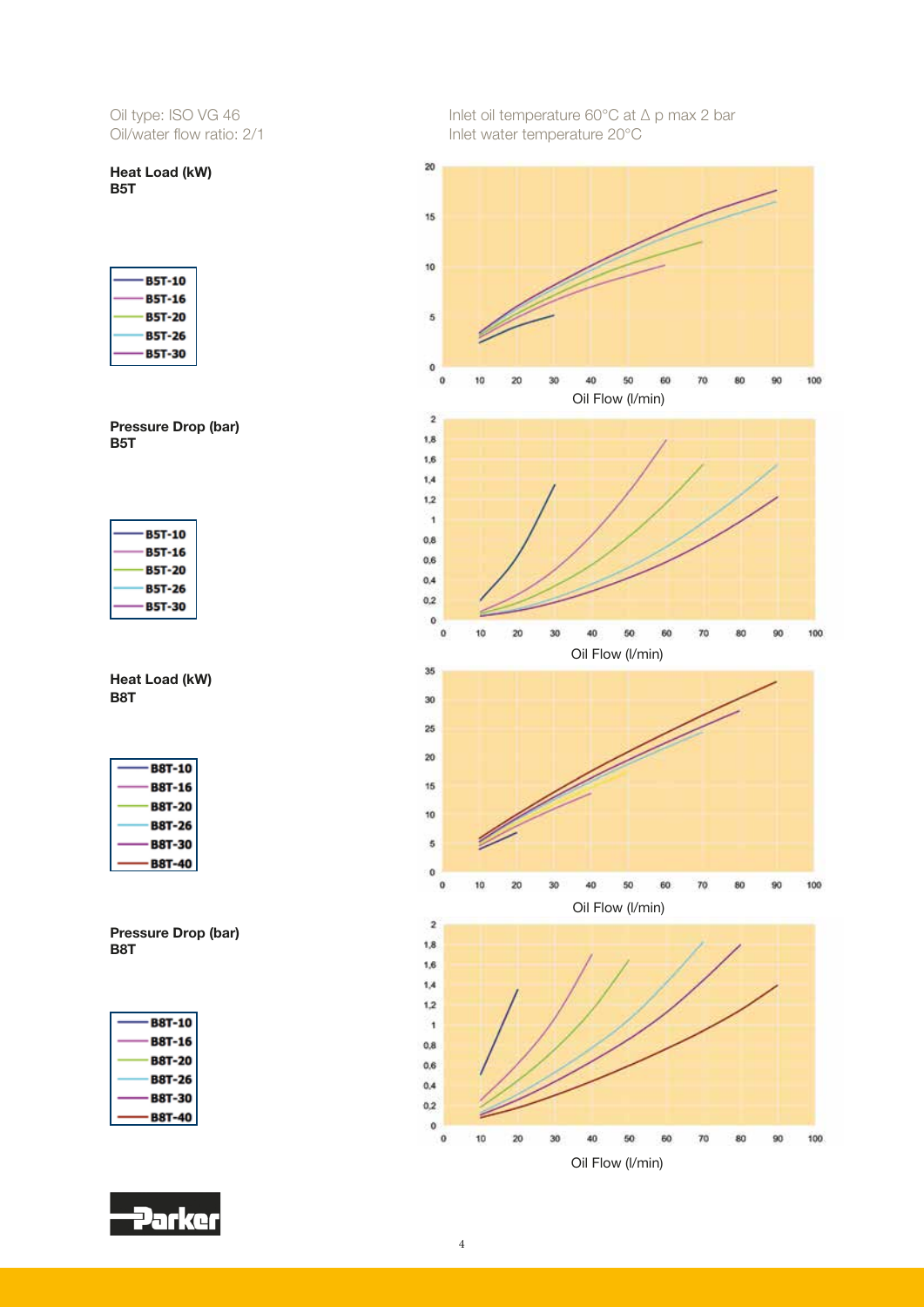Heat Load (kW) **B15** 



Pressure Drop (bar) B15



Heat Load (kW) B10T

| <b>B10T-16</b> |
|----------------|
| <b>B10T-20</b> |
| <b>B10T-26</b> |
| <b>B10T-30</b> |
|                |
| <b>B10T-40</b> |
| <b>B10T-50</b> |
| <b>B10T-54</b> |

Pressure Drop (bar) B10T

| <b>B10T-16</b> |
|----------------|
| <b>B10T-20</b> |
| <b>B10T-26</b> |
| <b>B10T-30</b> |
| <b>B10T-40</b> |
| <b>B10T-50</b> |
| <b>10T-54</b>  |
| 10T-7          |



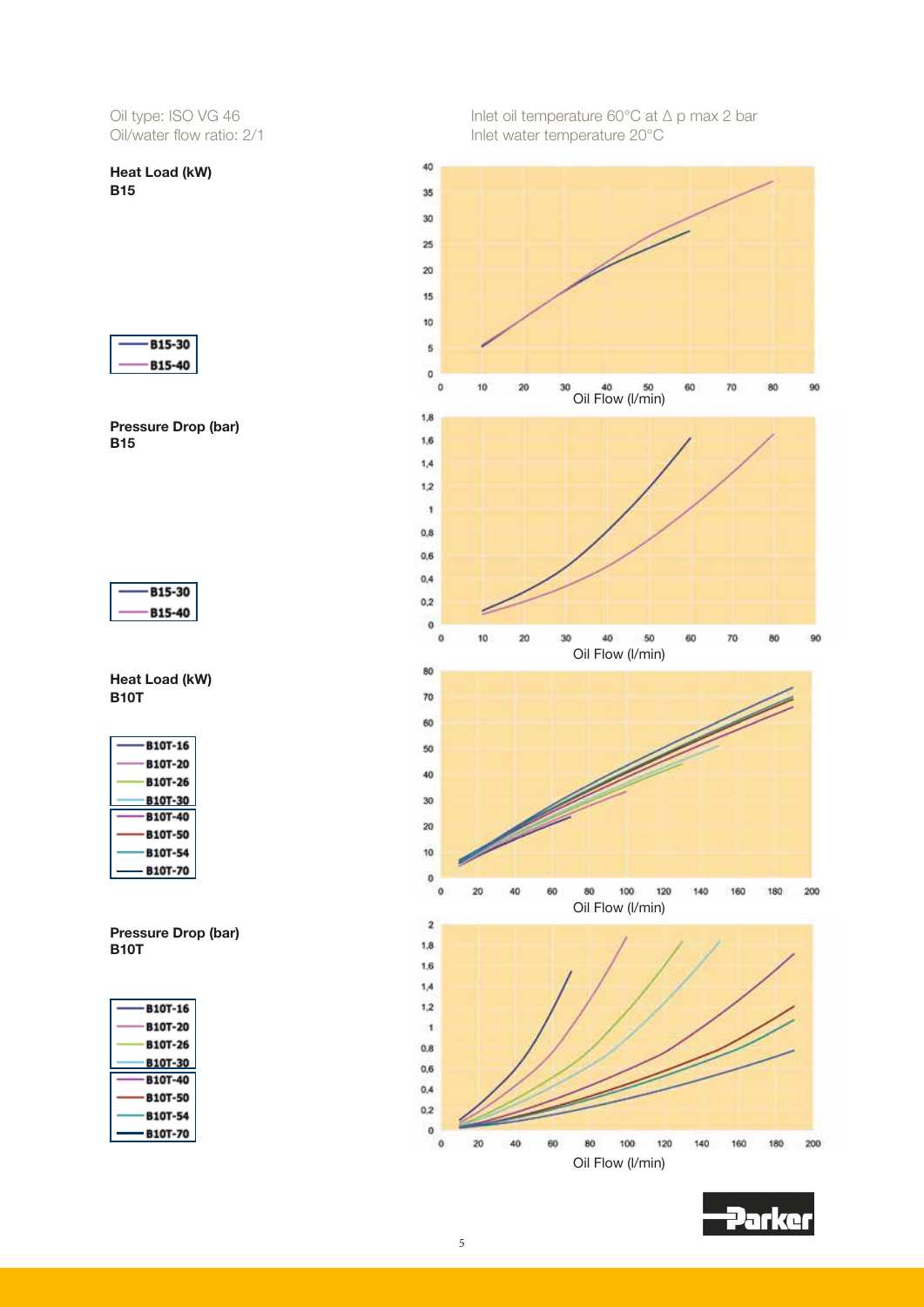## Heat Load (kW) B25T

| <b>B25T-26</b> |
|----------------|
| <b>B25T-30</b> |
| <b>B25T-34</b> |
| <b>B25T-40</b> |
|                |
|                |
| <b>B25T-50</b> |
| <b>B25T-60</b> |
| <b>B25T-70</b> |
| <b>B25T-80</b> |

Pressure Drop (bar) B25T

| <b>B25T-26</b> |
|----------------|
| <b>B25T-30</b> |
| <b>B25T-34</b> |
| <b>B25T-40</b> |
|                |
|                |
| <b>B25T-50</b> |
| <b>B25T-60</b> |
| <b>B25T-70</b> |
| <b>B25T-80</b> |

Heat Load (kW) B12

| B12H-4  |
|---------|
| B12H-60 |
| R12H-8  |



| --<br>B12H--                               |  |
|--------------------------------------------|--|
| $\overline{\phantom{a}}$<br><b>B12H-60</b> |  |
| <b>B12H-80</b>                             |  |



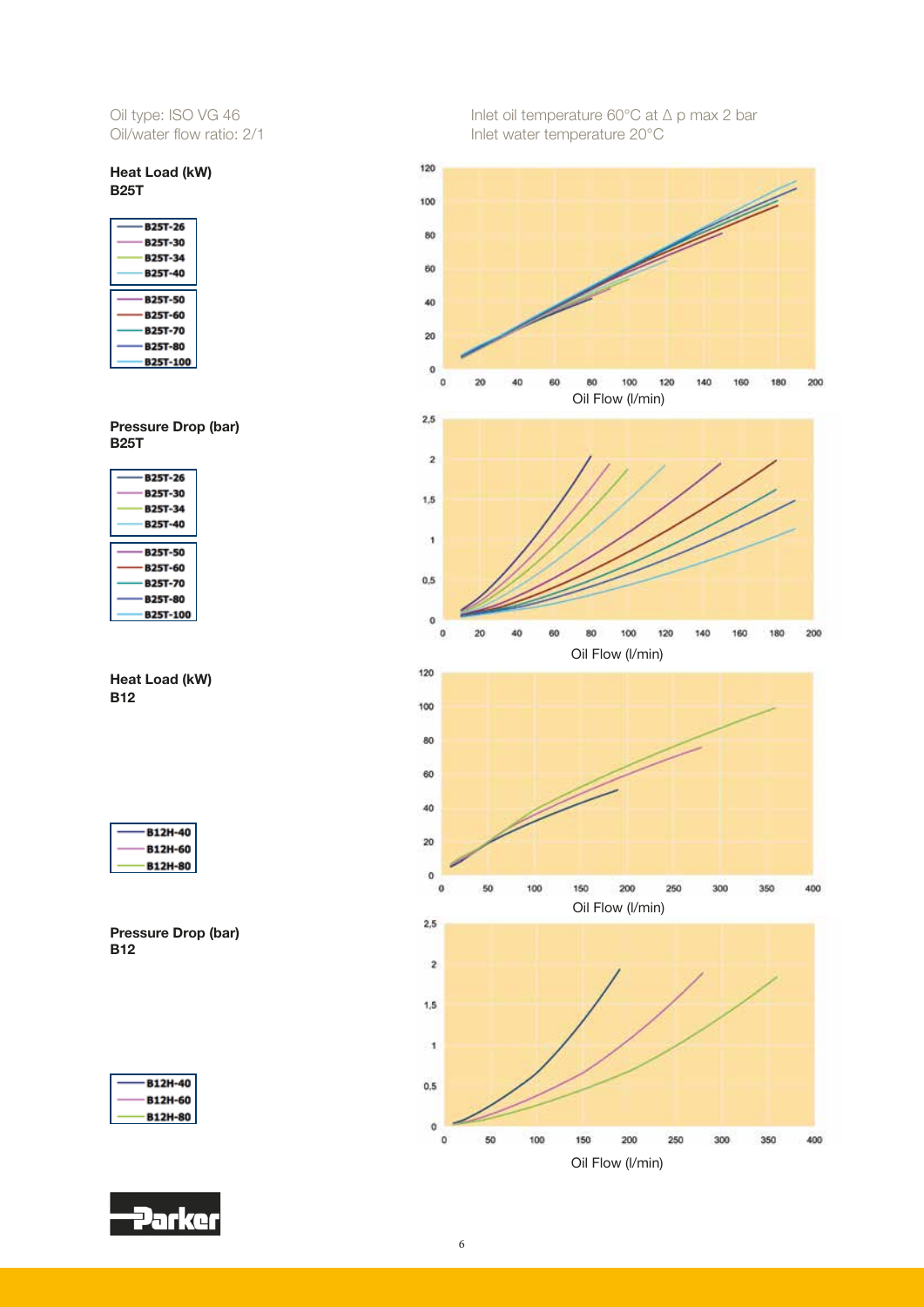Heat Load (kW) B16

| <b>B16-50</b> |  |
|---------------|--|
| <b>B16-60</b> |  |
| <b>B16-80</b> |  |





Heat Load (kW) B28

| $\overline{\phantom{0}}$<br>828-51 |
|------------------------------------|
| R 28-61                            |
| m                                  |







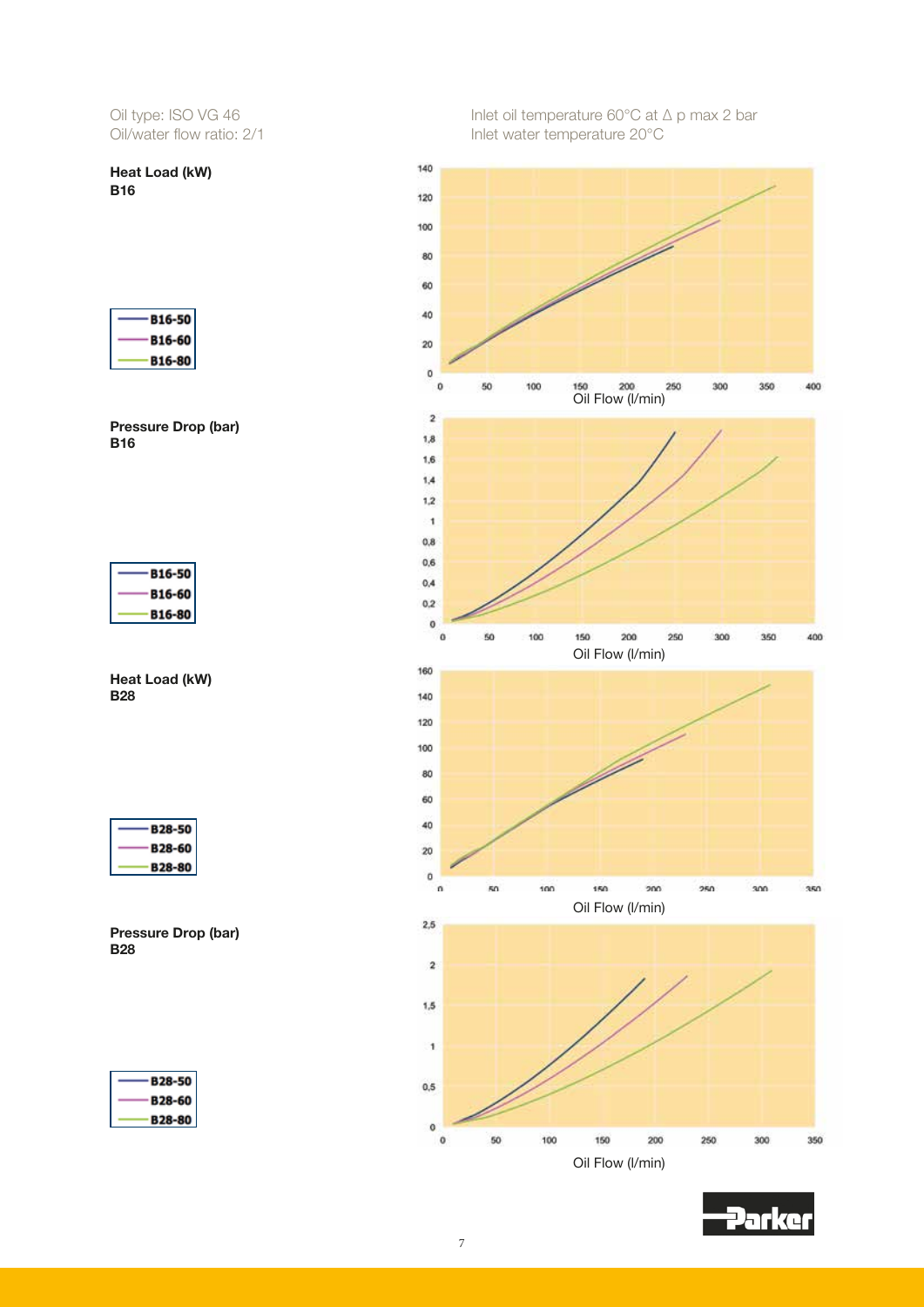Heat Load (kW) **B35** 

| L Ex<br>зκ. |
|-------------|
| B35         |
| вз<br>5-    |
| ∷≮ε         |



| B35-30 |  |
|--------|--|
| B35-   |  |
| B35-60 |  |
| B35-9  |  |
|        |  |

Heat Load (kW) B120T

| B120T-40         |
|------------------|
| <b>B120T-60</b>  |
| <b>B120T-80</b>  |
| <b>B120T-120</b> |

Pressure Drop (bar) B120T

| B120T-4          |
|------------------|
| <b>B120T-60</b>  |
| <b>B120T-80</b>  |
| <b>B120T-120</b> |



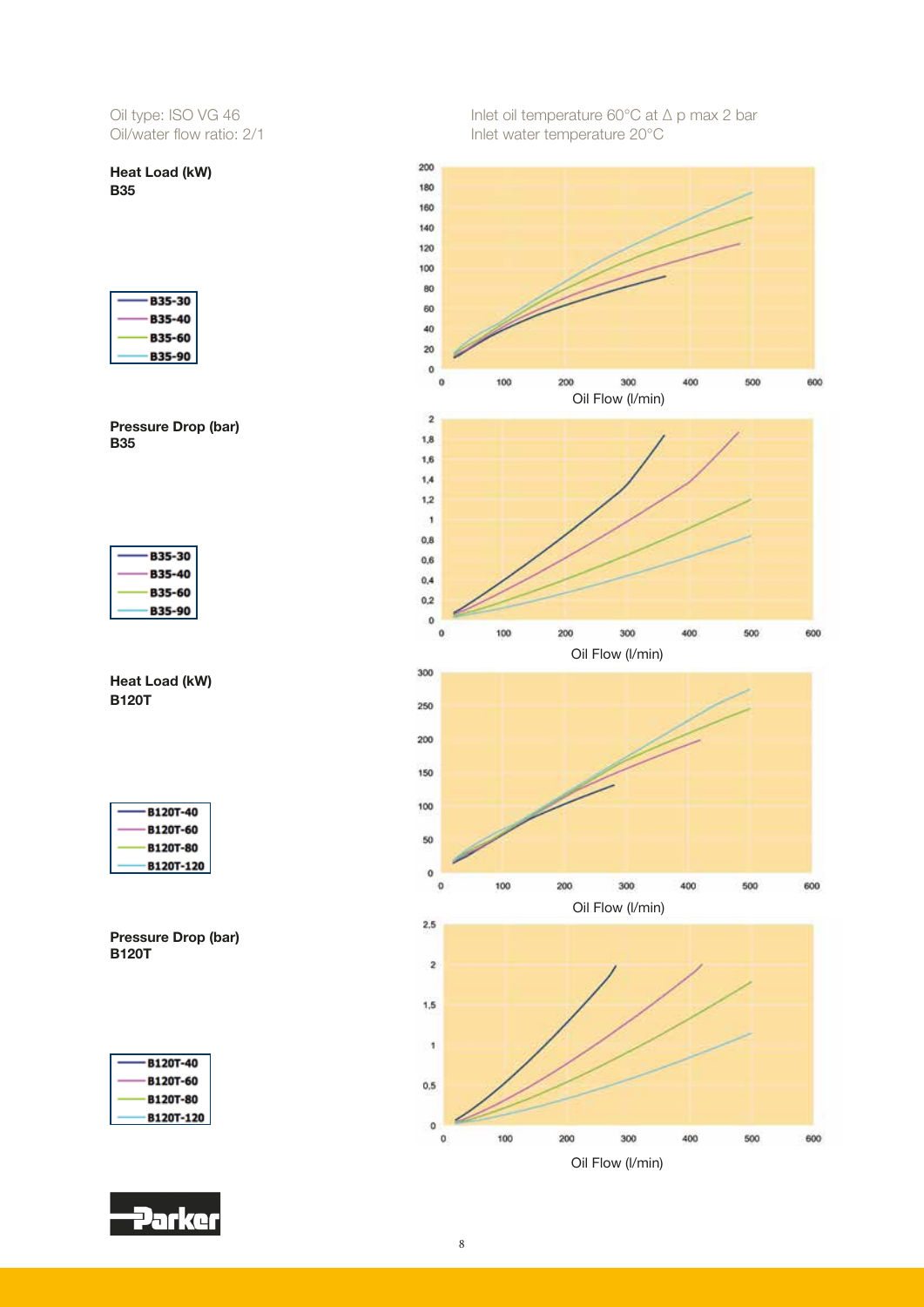

**B56-100** B56-120



**B56-100** B56-120 Inlet oil temperature 60°C at ∆ p max 2 bar Inlet water temperature 20°C



## **A lot more than excellent coolers**

Together we review all conditions – the water/oil cooler performance, the working environment, the type of fluid to be cooled, etc. Because of our deep knowledge and long experience, we can build on previous solutions and discuss all feasible solutions. All information will be entered into the calculation software, which will quickly and accurately show the most adequate solution. It is a simple

and easily accessible aid, which based on given parameters will select the most adequate cooler with regard to function and economy. The software can be downloaded for free from www.parker.com/acde. Our technicians are also at your disposal if you have any inquiries about the sofware and its use.





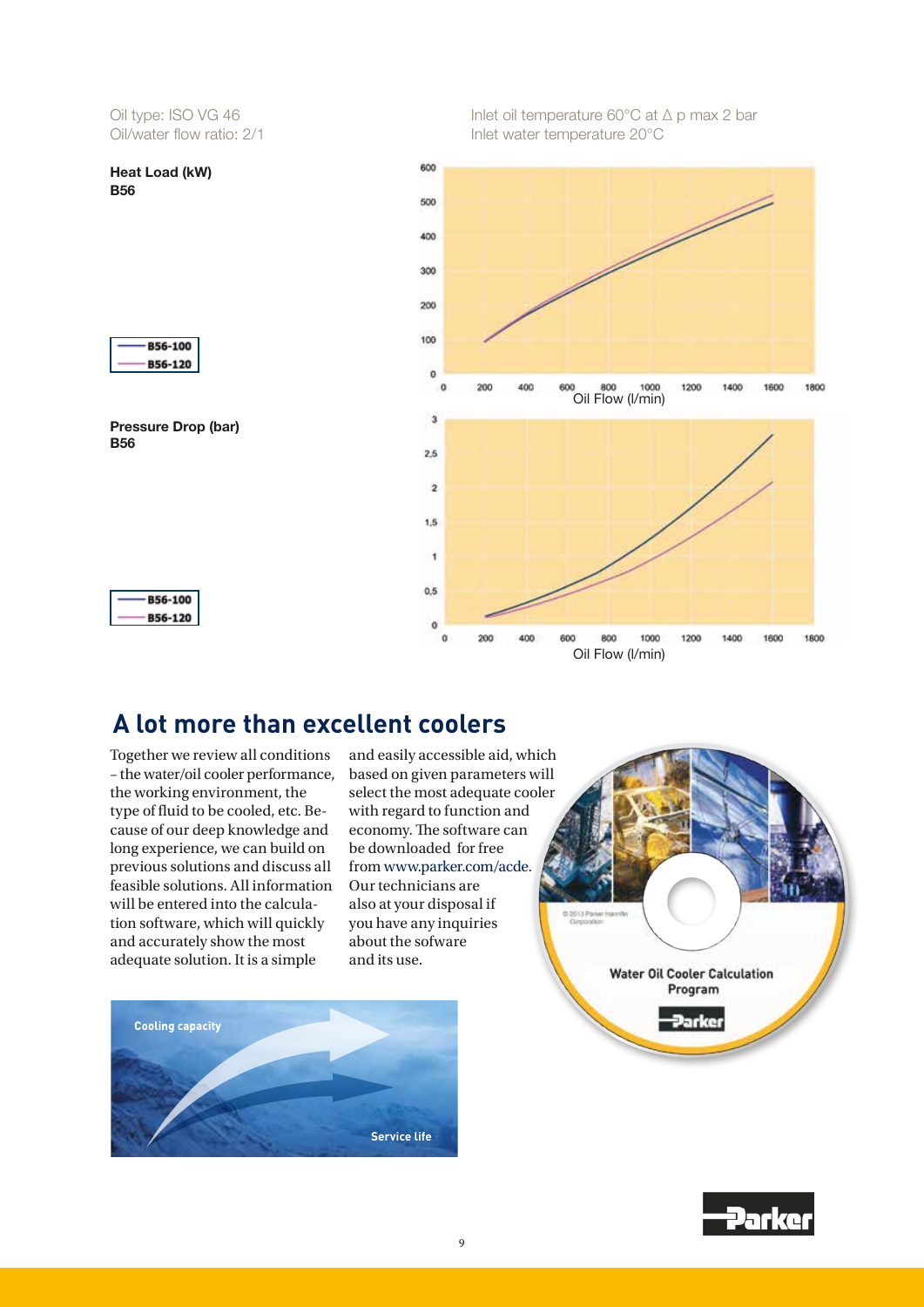**PWO Standard Range** of water oil coolers is available in a wide number of sizes and is in general available for immediate off-the-shelf delivery. The basic material is AISI 316 stainless steel, vacuum brazed with pure copper. The PWO requires only a small refrigerant volume resulting in lower cost and a more environmentally-friendly installation. Low installation cost allows for oversizing to accommodate for future increase in requirements or peak loads.



| <b>TYPE</b>      | A<br>mm<br>$(\pm 2)$ | B<br>mm<br>$(\pm 1)$ | C<br>mm<br>$(\pm 1)$ | D<br>mm<br>$(\pm 1)$ | Е<br>mm<br>$(\pm 1)$ (+0.5% - 1.5%)              | F<br>$* = x$ number of<br>plates $(\pm 1)$ | G<br>mm        | R<br>mm |
|------------------|----------------------|----------------------|----------------------|----------------------|--------------------------------------------------|--------------------------------------------|----------------|---------|
| B <sub>5</sub> T | 193                  | 76                   | 154                  | 40                   | $2x^{3/2} - 2x^{1/2}$<br>20.1                    | $2.24x^* + 4$                              | $\overline{7}$ | 18      |
| B <sub>8</sub> T | 317                  | 76                   | 278                  | 40                   | $2x^{3/4} - 2x^{1/2}$<br>20.1                    | $2.24x^* + 4$                              | $\overline{7}$ | 18      |
| <b>B10T</b>      | 289                  | 119                  | 243                  | 72                   | $2x1" - 2x34"$<br>20.1                           | $2.24x^* + 4$                              | 6              | 22      |
| <b>B12H</b>      | 287                  | 117                  | 234                  | 63                   | $2x1\frac{1}{4}$ " - 2x1"<br>27.1                | $2.24x^* + 4$                              | 6              | 22      |
| <b>B15</b>       | 465                  | 72                   | 432                  | 40                   | $20.1 \quad 2x\frac{3}{4}$ " - $2x\frac{1}{2}$ " | $2.24x^* + 4$                              | $\overline{7}$ | 16      |
| <b>B16</b>       | 376                  | 119                  | 320                  | 63                   | $2x1\frac{1}{4}$ " - $2x1\frac{1}{4}$ "<br>27.1  | $2.24x^* + 4$                              | 6              | 23      |
| <b>B25T</b>      | 526                  | 119                  | 479                  | 72                   | $20.1 \quad 2 \times 1\frac{1}{4}$ - 2x1"        | $2.24x^* + 4$                              | 6              | 23      |
| <b>B28</b>       | 526                  | 119                  | 470                  | 63                   | $27.12x1\frac{1}{4} - 2x1\frac{1}{4}$            | $2.24x^* + 4$                              | 6              | 23      |
| <b>B35</b>       | 393                  | 243                  | 324                  | 174                  | $2x1\frac{1}{2}$ " - $2x1\frac{1}{4}$ "<br>27.1  | $2.34 \times x + 8$                        | 3              | 35      |
| <b>B56</b>       | 525                  | 243                  | 430                  | 148                  | $ISO G 4x 2\frac{1}{2}$<br>54.2                  | $2.44 \times$ * + 14                       | 3              | 48      |
| <b>B120T</b>     | 525                  | 243                  | 456                  | 174                  | 27.1<br>$2x1\frac{1}{2}$ " - 2x1 $\frac{1}{4}$ " | $2.29x*+10$                                | $\overline{4}$ | 35      |

Units size >B35–90 should always be fixed with two clamps per cooler >B35–90

| <b>Clamp Part Number</b> | A   | в   |
|--------------------------|-----|-----|
| <b>PWOCLAMPB5</b>        | 219 | 90  |
| PWOCLAMPB8               | 346 | 90  |
| PWOCLAMPB10B12           | 319 | 135 |
| PWOCLAMPB15              | 496 | 90  |
| PWOCLAMPB16B26           | 408 | 135 |
| PWOCLAMPB25B28           | 554 | 135 |
| PWOCLAMPB35              | 422 | 259 |
| PWOCLAMPB50B120          | 554 | 259 |

 Vibration damper A30x15 M8x20 is available separately with Parker Part Number 214025



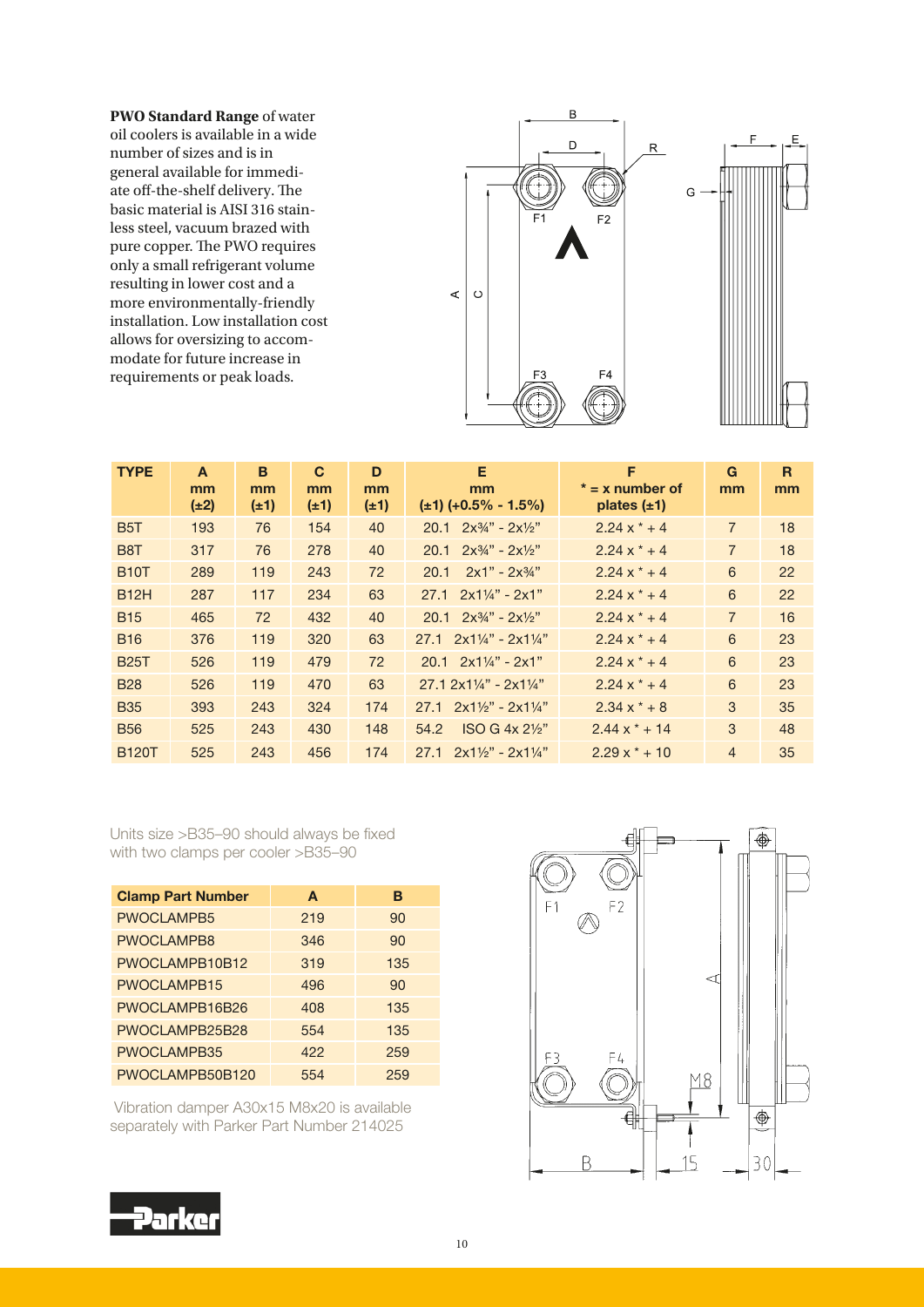

B5T Dimensions 76 x 193 mm



B8T Dimensions 76 x 317 mm



B10T Dimensions 119x 289 mm



B12H Dimensions 117 x 287 mm



**B15** Dimensions 72 x 465 mm



B16 Dimensions 119 x 376 mm



B25T Dimensions 119 x 526 mm



B28 Dimensions 119 x 526 mm



**B35** Dimensions 243 x 393 mm



B56 Dimensions 243 x 525 mm



B120T Dimensions 243 x 525 mm

| <b>TYPE</b>      | <b>Max Temp</b><br>$\rm ^{\circ}C$ | <b>Min Temp</b><br>$\rm ^{\circ}C$ | <b>Working Pressure</b><br>155 °C bar | <b>Test Pressure</b><br>bar | <b>Empty Weight kg</b><br>$* =$ number of plates |
|------------------|------------------------------------|------------------------------------|---------------------------------------|-----------------------------|--------------------------------------------------|
| B <sub>5</sub> T | 225                                | $-196$                             | 31                                    | 50                          | $0.50 + \text{NoP*} \times 0.05$                 |
| B <sub>8</sub> T | 225                                | $-196$                             | 31                                    | 50                          | $0.81 + NoP* \times 0.08$                        |
| <b>B10T</b>      | 225                                | $-196$                             | 31                                    | 50                          | $1.39 + NoP* \times 0.10$                        |
| <b>B12H</b>      | 225                                | $-196$                             | 28                                    | 45                          | $1.44 + NoP* \times 0.12$                        |
| <b>B15</b>       | 225                                | $-196$                             | 31                                    | 50                          | $1.31 + NoP* \times 0.10$                        |
| <b>B16</b>       | 225                                | $-196$                             | 31                                    | 50                          | $1.73 + NoP* \times 0.12$                        |
| <b>B25T</b>      | 225                                | $-196$                             | 31                                    | 50                          | $2.15 + \text{NoP}^* \times 0.18$                |
| <b>B28</b>       | 225                                | $-196$                             | 28                                    | 45                          | $2.26 + \text{NoP}^* \times 0.16$                |
| <b>B35</b>       | 225                                | $-196$                             | 31                                    | 50                          | $6.99 + NoP* \times 0.34$                        |
| <b>B56</b>       | 225                                | $-196$                             | 28                                    | 45                          | $16.27 + \text{NoP}^* \times 0.42$               |
| <b>B120T</b>     | 225                                | $-196$                             | 31                                    | 50                          | $10.27 + NoP* \times 0.40$                       |

#### Material:

Plates: EN 10028/7-1.4401 (AISI 316) Brazing: Pure copper Connections: EN 10272-1.4401 (AISI 316)